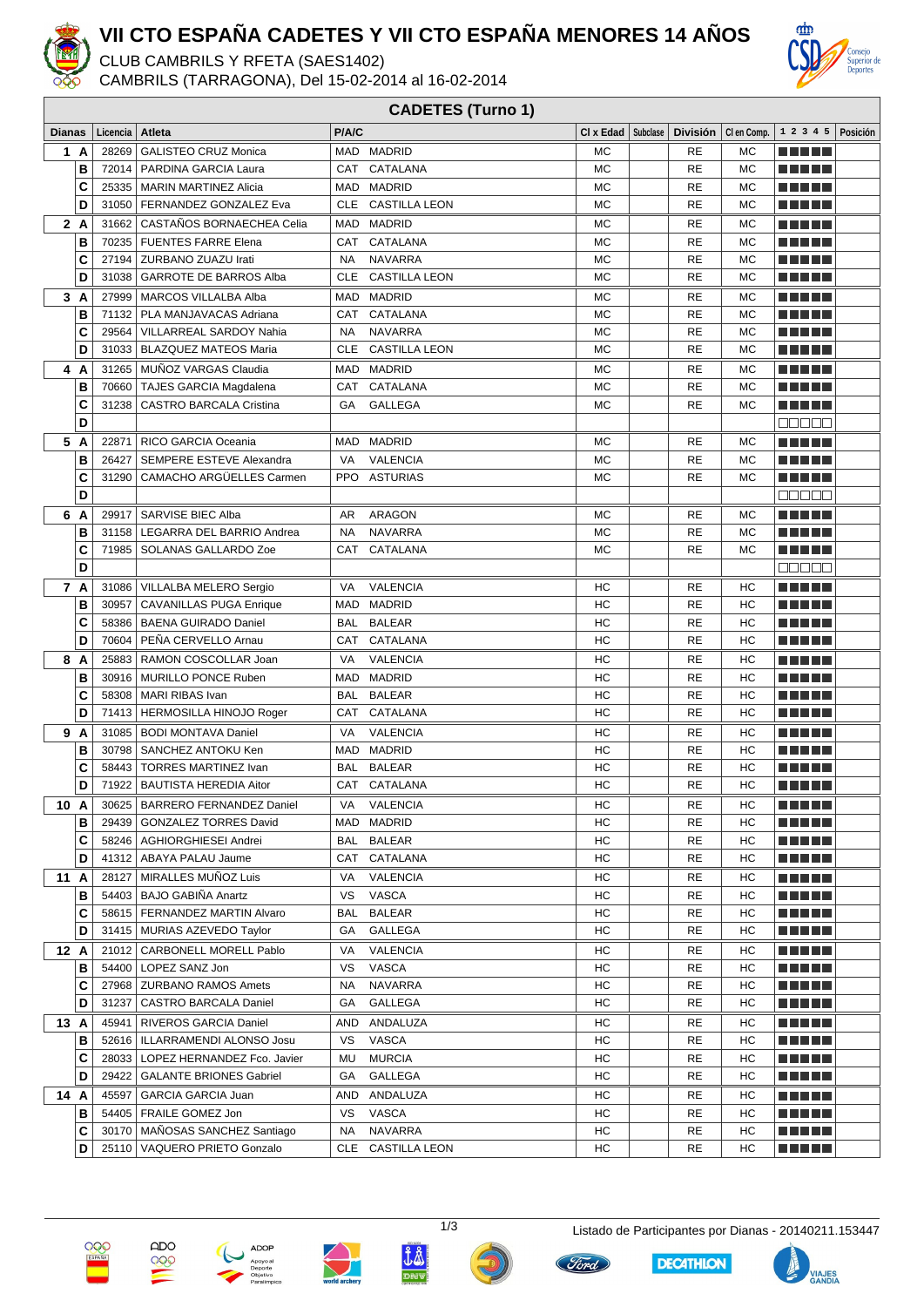

## **VII CTO ESPAÑA CADETES Y VII CTO ESPAÑA MENORES 14 AÑOS**

CLUB CAMBRILS Y RFETA (SAES1402)

CAMBRILS (TARRAGONA), Del 15-02-2014 al 16-02-2014



| <b>CADETES (Turno 1)</b><br>Continuar |        |                   |                                                 |              |                                  |                 |          |                       |                       |                                                             |          |
|---------------------------------------|--------|-------------------|-------------------------------------------------|--------------|----------------------------------|-----------------|----------|-----------------------|-----------------------|-------------------------------------------------------------|----------|
| Dianas                                |        | Licencia          | Atleta                                          | P/A/C        |                                  | $Cl x$ Edad     | Subclase |                       | División   Clen Comp. | 1 2 3 4 5                                                   | Posición |
| 15 A                                  |        | 32346             | PADRON SEISDEDOS Jorge                          | <b>CAN</b>   | CANARIAS                         | HC              |          | <b>RE</b>             | HC                    |                                                             |          |
|                                       | В      | 30275             | MUNOZ SUAREZ Eduardo                            | <b>PPO</b>   | <b>ASTURIAS</b>                  | HC              |          | <b>RE</b>             | HC                    | n din bir                                                   |          |
|                                       | C      | 30346             | <b>ARTIME MONTERO Alvaro</b>                    |              | CLE CASTILLA LEON                | HC              |          | <b>RE</b>             | <b>HC</b>             |                                                             |          |
|                                       | D      |                   |                                                 |              |                                  |                 |          |                       |                       | ooooo                                                       |          |
| 16 A                                  |        |                   | 27178   BELLO DIAZ Martin                       | PPO          | <b>ASTURIAS</b>                  | HC              |          | <b>RE</b>             | <b>HC</b>             | n din Film                                                  |          |
|                                       | B      | 29678             | FERRANDO ARTERO Alex                            | AR           | <b>ARAGON</b>                    | HC              |          | <b>RE</b>             | HC                    | ma matsa                                                    |          |
|                                       | C      | 71920             | ALCAZAR PEÑALVER Carlos                         | CAT          | CATALANA                         | НC              |          | RE                    | HC                    | .                                                           |          |
|                                       | D      |                   |                                                 |              |                                  |                 |          |                       |                       | anaa a                                                      |          |
| 17 A                                  |        | 31087             | VILLALBA MELERO Jorge                           | VA           | <b>VALENCIA</b>                  | НC              |          | RE                    | HC                    | n in Fin                                                    |          |
|                                       | B      | 31105             | PINERO HERNANDO Ignacio                         | <b>MAD</b>   | <b>MADRID</b>                    | HC              |          | <b>RE</b>             | HC                    | MA MD L                                                     |          |
|                                       | C      | 58258             | COSTA CARDONA Alejandro                         | <b>BAL</b>   | <b>BALEAR</b>                    | НC              |          | <b>RE</b>             | HC                    |                                                             |          |
|                                       | D      |                   |                                                 |              |                                  |                 |          |                       |                       | $\blacksquare$ $\blacksquare$ $\blacksquare$ $\blacksquare$ |          |
| 18 A                                  |        | 58306             | <b>ESCANDELL ROIG Miguel Angel</b>              | BAL          | <b>BALEAR</b>                    | HC              |          | CO                    | HC                    | MA NA MA                                                    |          |
|                                       | В      | 51676             | DEL HIERRO CONDE Aitor                          | <b>VS</b>    | <b>VASCA</b>                     | HC              |          | CO                    | HC                    | N FI EL                                                     |          |
|                                       | C      | 28051             | FERNANDEZ SANCHEZ Sergio                        | <b>CLE</b>   | <b>CASTILLA LEON</b>             | HC              |          | CO                    | HC                    | MA MD L                                                     |          |
|                                       | D      | 65385             | ARCALA GONZALEZ Manuel                          | CAN          | CANARIAS                         | HC              |          | CO                    | HC                    | MA MARI                                                     |          |
|                                       |        |                   |                                                 |              | <b>MENORES 14 AÑOS (Turno 2)</b> |                 |          |                       |                       |                                                             |          |
|                                       |        |                   | Atleta                                          |              |                                  |                 | Subclase |                       |                       | 1 2 3 4 5                                                   | Posición |
| <b>Dianas</b>                         | 1 A    | Licencia<br>71177 | ORTEGA PIJUAN Alba                              | P/A/C<br>CAT | CATALANA                         | CI x Edad<br>МM |          | <b>División</b><br>RE | CI en Comp.<br>МM     | n din ka                                                    |          |
|                                       | B      | 32374             | LAZARO GIMENEZ Laura                            | VA           | <b>VALENCIA</b>                  | <b>MM</b>       |          | <b>RE</b>             | MM                    | .                                                           |          |
|                                       | C      | 27031             | <b>GUTIERREZ GARCIA Paula</b>                   | MAD          | <b>MADRID</b>                    | <b>MM</b>       |          | <b>RE</b>             | MM                    | n di Titolo                                                 |          |
|                                       | D      | 30172             | MIGUEL BERIAIN Irati                            | <b>NA</b>    | <b>NAVARRA</b>                   | MM              |          | <b>RE</b>             | МM                    |                                                             |          |
|                                       | 2A     | 52641             | ILLARRAMENDI ALONSO Sara                        | VS           | <b>VASCA</b>                     | MM              |          | RE                    | МM                    | MA MD L                                                     |          |
|                                       | B      | 31946             | <b>GOMEZ BELTRAN Maria</b>                      | VA           | <b>VALENCIA</b>                  | MM              |          | <b>RE</b>             | МM                    | TN DE                                                       |          |
|                                       | C      | 32279             | <b>CANTOS FIGUEROLA Leticia</b>                 | MAD          | <b>MADRID</b>                    | MM              |          | <b>RE</b>             | МM                    | mini pia                                                    |          |
|                                       | D      | 31157             | JURADO LOZANO Enma                              | <b>NA</b>    | <b>NAVARRA</b>                   | MM              |          | <b>RE</b>             | MM                    |                                                             |          |
|                                       | 3A     | 71881             | PITARCH LAGUNA Maria                            | <b>CAT</b>   | CATALANA                         | MM              |          | <b>RE</b>             | МM                    | ma matsa                                                    |          |
|                                       | В      | 26428             | <b>SEMPERE ESTEVE Anais</b>                     | VA           | <b>VALENCIA</b>                  | MM              |          | <b>RE</b>             | MM                    | M TI DI L                                                   |          |
|                                       | C      | 31822             | ALVAREZ GONZALEZ Carmen                         | MAD          | MADRID                           | <b>MM</b>       |          | <b>RE</b>             | MM                    | n Ali De                                                    |          |
|                                       | D      | 28441             | LOPEZ PEÑA Laur Irene                           | <b>NA</b>    | <b>NAVARRA</b>                   | <b>MM</b>       |          | <b>RE</b>             | MM                    | n din ka                                                    |          |
|                                       | 4 A    | 70207             | <b>MARIMON PANADES Laia</b>                     | <b>CAT</b>   | CATALANA                         | MM              |          | RE                    | МM                    | MA MPLE                                                     |          |
|                                       | B      | 31947             | <b>WARMUZ Laura</b>                             | VA           | <b>VALENCIA</b>                  | МM              |          | <b>RE</b>             | MM                    | MA MD L                                                     |          |
|                                       | C      | 32055             | NIEVA GONZALEZ Sandra                           | MAD          | <b>MADRID</b>                    | МM              |          | <b>RE</b>             | МM                    | n din bir                                                   |          |
|                                       | D      |                   |                                                 |              |                                  |                 |          |                       |                       | Maaa a                                                      |          |
|                                       | 5 A    |                   | 71914   BERNIER QUINTERO Celia                  |              | CAT CATALANA                     | MМ              |          | <b>RE</b>             | МM                    | n di Titolo                                                 |          |
|                                       | в      |                   | 80152 GONZALEZ ROLDAN Laura                     |              | AND ANDALUZA                     | МM              |          | RE                    | MМ                    | a da da                                                     |          |
|                                       | C      | 58421             | DIEZ BULLO Sara                                 |              | BAL BALEAR                       | <b>MM</b>       |          | RE                    | MМ                    | ma matsa                                                    |          |
|                                       | D      |                   |                                                 |              |                                  |                 |          |                       |                       | 88888                                                       |          |
|                                       | 6 A    |                   | 71913   LEON VILANOVA Marina                    |              | CAT CATALANA                     | MМ              |          | RE                    | МM                    | n na ma                                                     |          |
|                                       | в      |                   | 31039 GARROTE DE BARROS Angela                  |              | CLE CASTILLA LEON                | MM              |          | <b>RE</b>             | МM                    | <u> Literatur</u>                                           |          |
|                                       | C      | 58901             | CHAMORRO MAÑO Carmen                            |              | BAL BALEAR                       | MM              |          | <b>RE</b>             | MM                    | <u> El El El </u>                                           |          |
|                                       | D      |                   |                                                 |              |                                  |                 |          |                       |                       | eeeee                                                       |          |
|                                       | 7 A    |                   | 27865   LOPEZ PEREZ Patricia                    | AR           | ARAGON                           | MМ              |          | RE                    | МM                    | <u> El El El </u>                                           |          |
|                                       | В      |                   | 31324   RODRIGUEZ SUNYER Andrea                 |              | PPO ASTURIAS                     | MM              |          | RE                    | МM                    | <u> El El E</u> le                                          |          |
|                                       | C      |                   | 52640   SANCHEZ AZPIAZU Alaia                   | VS           | <b>VASCA</b>                     | <b>MM</b>       |          | <b>RE</b>             | МM                    | <u> Literatur</u>                                           |          |
|                                       | D      | 29498             | FERRANDEZ TEJERO Claudia                        | AR           | <b>ARAGON</b>                    | <b>MM</b>       |          | CO                    | MM                    | <u> El Biblio</u>                                           |          |
|                                       | 8 A    |                   | 30219   HERMIDA CARBONELL Angel                 | VA           | <b>VALENCIA</b>                  | HM              |          | RE                    | HM                    | <u> Literatur</u>                                           |          |
|                                       | в      |                   | 80098   GONZALEZ LOZANO Juan Jesus              |              | AND ANDALUZA                     | HM              |          | RE                    | HM                    | ma matsa                                                    |          |
|                                       | c      | 58613             | CATALIN CRISTEA Denis                           | BAL          | <b>BALEAR</b>                    | HM              |          | <b>RE</b>             | HM                    | <u> Literatur</u>                                           |          |
|                                       | D      | 54439             | RUIZ DE AZUA Iker                               | VS           | <b>VASCA</b>                     | HM              |          | <b>RE</b>             | HM                    | <u> El El E</u> le                                          |          |
|                                       | 9 A    | 27954             | RODRIGO FOLGADO Ferran                          | VA           | VALENCIA                         | HM              |          | RE                    | HM                    | <u> Literatur</u>                                           |          |
|                                       | в      | 44326             | RODRIGUEZ GUTIERREZ Agustin                     |              | AND ANDALUZA                     | HM              |          | <b>RE</b>             | HM                    | <u> El El E</u> le                                          |          |
|                                       | C<br>D | 58544<br>52617    | PRATS TORRES Adria<br><b>GARCIA CEPA Endika</b> | BAL<br>VS    | <b>BALEAR</b><br>VASCA           | HM<br>HM        |          | RE<br><b>RE</b>       | HM<br>HM              | <u> El El E</u> l                                           |          |
|                                       |        |                   |                                                 |              |                                  |                 |          |                       |                       | <u> E E E E E</u>                                           |          |
| 10 A                                  |        | 44695             | 27959   MIRALLES EXPOSITO Raul                  | VA           | <b>VALENCIA</b><br>ANDALUZA      | HM              |          | RE                    | HM                    | n na m                                                      |          |
|                                       | в<br>c | 58550             | PEREZ MARQUEZ Juan Jose<br>OROZCO MENDEZ Pablo  | AND<br>BAL   | <b>BALEAR</b>                    | HM<br>HM        |          | RE<br>RE              | HM<br>HM              | <u> El El E</u> l                                           |          |
|                                       | D      | 54404             | ARECHAGA LUACES Joseba                          | VS           | VASCA                            | HM              |          | <b>RE</b>             | HM                    | <u> El El El </u>                                           |          |















VIAJES<br>GANDIA